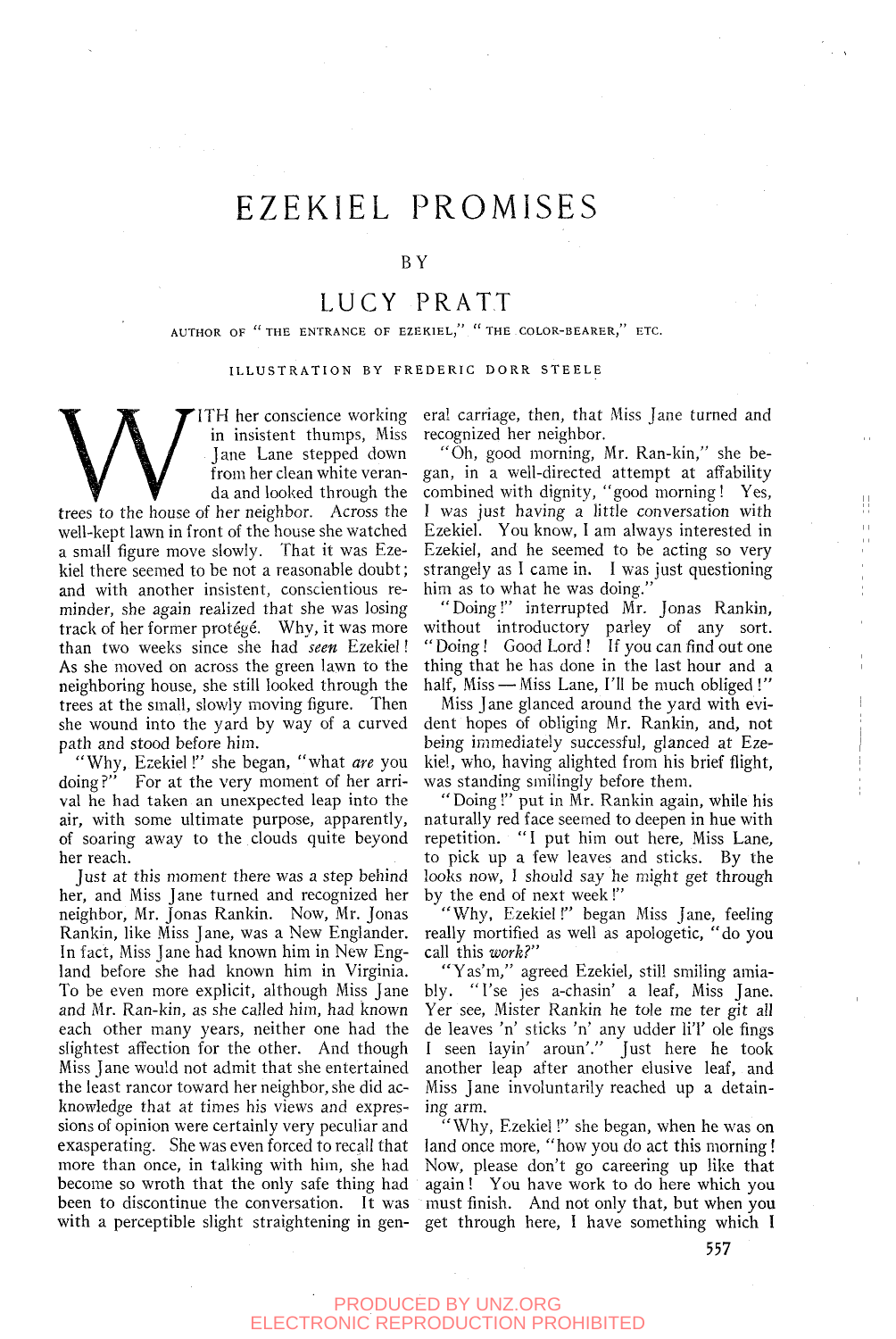should like to have you do for me. Now, think. Can you come and do a little work for me this afternoon, after school ?"

"Af' school -- dis evenin'?" ruminated Ezekiel. "Yas'm, I kin do a li'l' wuk fer yer af school, Miss Jane."

"Now, see here," put in Mr. Rankin, "excuse me. Miss Lane, but no, you can't, either, you young rascal. You promised to come back here again after school and finish your work here. You know you did, now, so what are you talking about?"

"Yas, sir, I'se comin' back 'gin af' school ter finish my wuk yere. Mister Rankin."

" But then why did you say that you would come to me, Ezekiel?" objected Miss Jane. "Because, of course, you can't be in two places at once. I am sorry that you can't, because I need you very much — right after school."

-Miss Jane looked perplexed, and Ezekiel looked up at her comfortingly.

"Yas'm, I'll come aroun' right after school, Miss Jane, jes soon's I kin git dere; yas'm —  $I'll$  -

" Why, you young weathercock!" expostulated Mr. Rankin, flourishing his cane around excitedly, "didn't you just tell me that you were coming here right after school ?"

"Yas, sir — yas, sir," corrected Ezekiel confusedly, " $I - I$  tole yer I'se comin' yere right af' school, cuz co'se - yas, sir, l'se a-comin' yere right af' school, Mister Rankin --

"But, Ezekiel," concluded Miss Jane gently, "then, of course, you can't come to me."

"Yas'm,  $I - I'$ ll come ter —" he began unsteadily, while his words caught confusedly in<br>his throat " $1'll$  — " his throat, "I'll -

"No," went on Miss Jane, gentleness still dropping through her reserve, "no, Ezekiel, you can't. You see, he naturally is of a very — a very *obliging* disposition, Mr. Ran-kin."

"Obliging!" snorted Mr. Rankin. "I should say he naturally was a dirty little liar!"

.Miss Jane was shocked into ramrod stiffness.

"Of course, of course," Mr. Rankin briskly apologized, " I don't wish to be offensive, but oh, it's the same old thing, Miss Lane! Their word's nothing; you can't trust 'em, you can't believe 'em, and then you make all this hullabaloo about *educating* them! Boo!"

" It would never occur to me that the reasons you give are particularly good ones for *not*  educating them," responded Miss Jane icily.

"Educate that young prevaricator!" went on Mr. Rankin, half humorously, half stormily. "Why, you can't believe a word he says!"

"And that, even if it were so, would argue that he does *not* need educating? It would never occur to me to reason in that way."

Miss Jane's words might have been dropping in little icy balls at Mr. Rankin's feet.

" Bosh ! Reason ! Education ! He isn't capable of receiving it. That boy, now! He isn't capable of receiving information of any variety."

"On the contrary, Miss North says she finds him exceptionally capable."

"And who is Miss North, pray tell?"

"Miss North is his teacher. She has really had more experience with him than you have, Mr. Rankin."

"She's welcome to it," he grunted.

"By the way, Ezekiel," Miss Jane went on, quite ignoring petty retorts, "isn't it almost time for school?"

"I suppose so, I suppose so," agreed her friend. "Just observe how much he's accomplished this morning, Miss Lane! But run along to school, boy ! Miss — Miss North's waiting for you and I'm glad to get rid of you ! But remember that you come back here again after school or you'll hear from *me ! "* 

"Yas, sir," assured Ezekiel modestly; "I'se gwine come right back yere af' school."

"And, Ezekiel," concluded Miss Jane, bound to have the last word, "when you are through with Mr. Ran-kin, perhaps there will still be time to come to me."

"Yas'm," came the willing answer, " $I - I'll$ come ter you, too, Miss Jane!"

As he traveled on to school, his small dusty brown face looked listlessly irresponsive and passive until his eyes, wandering away down the long road, rested on one moving object among many others. Then his steps quickened, and, passing other children on the road, he came up with hurried, short breaths beside Miss North.

" I'll ca'y yer books fer you. Miss No'th I" he panted, and dropped into a slower walk beside her.

"Oh — yes, thank you," she said abstractedly. "Just see those lovely violets down there, Ezekiel. I was just thinking how neglected my own garden-bed at the Institute is. Don't you think you could come around after school this afternoon and weed it for me, Ezekiel? It troubles me to have it so neglected."

Ezekiel looked up, momentarily perplexed, at Miss North; his bjown face softened a shade, and then his eyes dropped.

"Yas'm, Miss No'th," he answered softly, "yas'm; I kin come roun' af' school — an' an' weed it fer you !"

It had been a long, bright, uneventful day at school, and Miss North looked at her children with the satisfied feeling of another day done,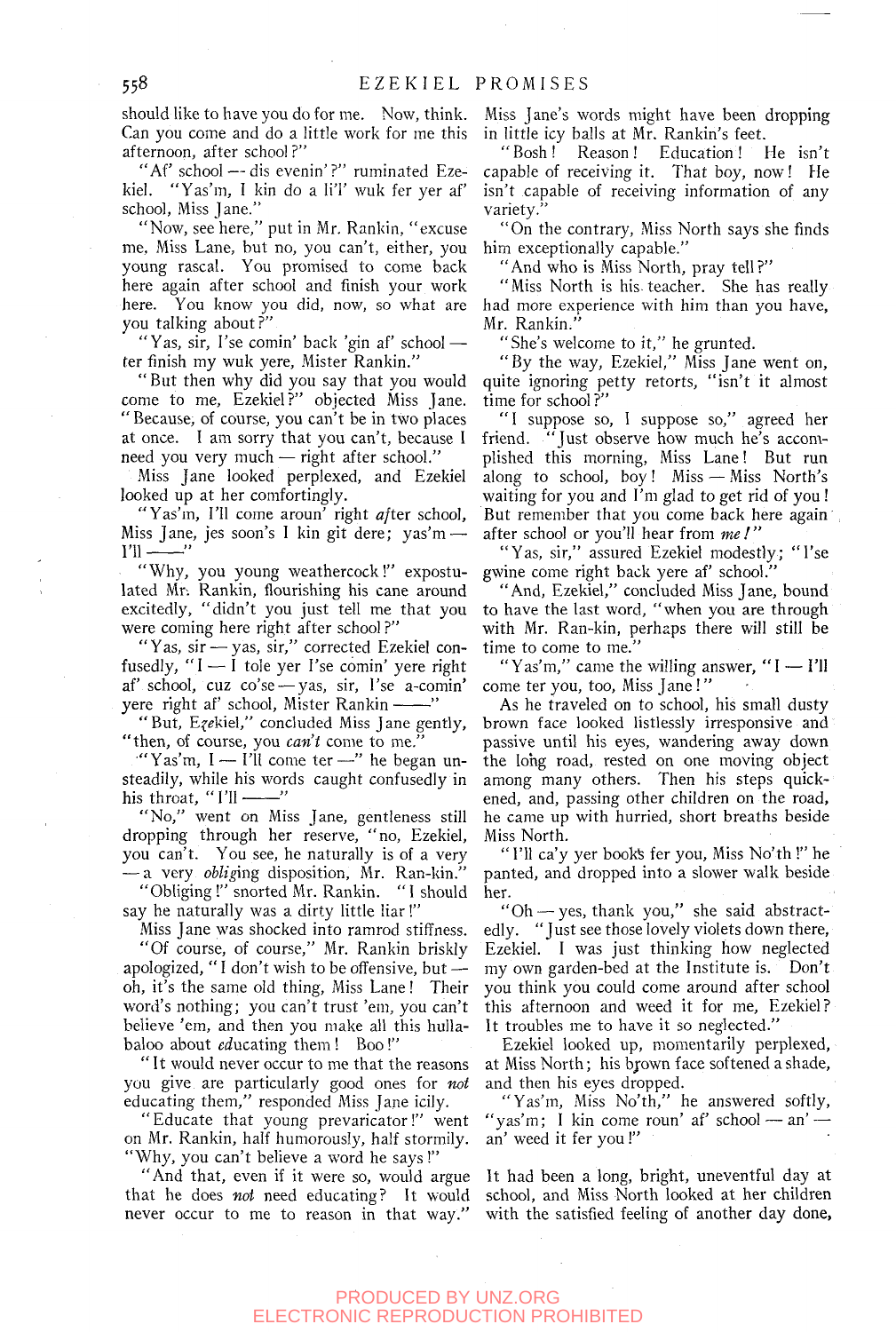and raised her hand to the bell. But the door opened, and her hand stopped, arrested for a moment, while Miss Jane Lane walked into the room.

"Oh, how do you do?" smiled Miss North, dropping her voice to that lower note conventional between a teacher and visitor, as she tapped the bell.

" I just want to see Ezekiel one moment," explained Miss Jane, coming nearer, and dropping into the lower note, too.

"Will you remain a moment, Ezekiel ?" asked Miss North, and the other children passed out.

He stood before them waiting, and Miss Jane explained:

" I find I can't get home again until after six, Ezekiel; but I want to tell you just what you are to do in the garden when you get there."

Ezekiel glanced a bit evasively at Miss North; but she was listening to something which sounded like a brisk peremptory tapping on her school-room door, and did not notice.

"Come!" said Miss North, believing herself mistaken, and Mr. Jonas Rankin walked into the room. Both Miss Jane and Ezekiel looked momentarily startled at this new arrival, and Miss North, not being actually acquainted with the gentleman, looked at him with an expression of polite interrogation.

"Miss North? Yes, yes," he puffed. (Ezekiel concluded that Mr. Rankin " mus' 'a' been a-runnin'.") "I'm Mr. Rankin. , How do you do. Miss Lane? I just dropped in to leave a message with this — this feller here. I was going by, and thought probably I'd just catch him."

Ezekiel looked pleasantly expectant.

"H'm, yes; I've got to go out of town for a few hours, and I sha'n't be on hand to tag you round when you come over to finish up. He's promised to do some little odds and ends for me this afternoon," he explained briefly to Miss North. "Now, just listen, won't you, and see if you can't do it just as I tell you."

Miss North looked suddenly down at Ezekiel and opened her lips to say something—and changed her mind. Mr. Rankin went on with quick, concise explanations:

"Now, see that you do it, boy ! Will you?" he concluded, not unkindly.

"Yas, sir," and Ezekiel's look hovered in some distress between Miss Jane and Miss North. Miss Jane glanced at her old neighbor and felt a sudden warm glow of aggressiveness.

"And you know you are promised to me, Ezekiel, when you are through with Mr. Rankin. My work must be done before night, too."

Again Miss North's eyes dropped quickly on

Ezekiel, and again her Tips opened in surprise; and then again Miss North, still looking inscrutably down at Ezekiel, changed her mind.

"He won't be through at my place before dark, I'm afraid, Miss Lane," went on Mr. Rankin briskly; "but, if he is, all right. Now you understand, don't you, boy?"

Ezekiel looked unhappily up at Miss North, whose eyes were still resting on him in silent inscrutability, and miserably realized that an explanation was absolutely called for.

"Yas, sir — yas'm — yas, sir—" he stammered; "I reckon  $I - I'$ ll be right busy dis evenin'." He smiled a little wildly, and picked confusedly at one short trouser-leg. "Cuz" he looked appealingly at Miss North — "cuz I tole Miss — Miss No'th —  $I - I'$ se gwine do a li'l' wuk af' school — fer — fer her, too!"

His three employers gazed down at him for a moment, and the young employee, wretched with self-abasement, made no show of gazing back.

"Well!" Mr. Rankin was the first to speak. "I wish you success! You've engaged yourself to three distinct persons at the same time. Oh, Lord! isn't that the race all over? The amount of it'll be, he won't get one thing done for any one of  $us$  — not one thing! If that's not the truth, I've never spoken it. I give up!"

Mr. Rankin wheeled suddenly around and departed, and Ezekiel stood glancing at brief intervals at his two remaining employers.

"I'm afraid there is something in it, Ezekiel," began Miss Jane dolorously, after the silence; "you don't think what you are saying, and you make promises that — that you really *can't* fulfil."

Ezekiel's eyes, burning with consciousness, gazed immovably down at the floor.

" 1 don't know what to expect of you in this case, I'm sure. Of course, you can't do all that you have promised. Well, all I can say is — I hope you will do as well as you can."

And, too much burdened even to say good night to Miss North, Miss Jane turned and walked away, and closed the door behind her. The final employer and employee stood alone.

Ezekiel was still looking so hard at one particular board in the floor that he couldn't possibly look at Miss North, too; but suddenly he thought he heard her move. Slowly he raised his eyes. It wasn't so bad, after all, to be just — just alone with Miss North. He had been left alone with Miss North before.

"Well, Ezekiel," she began calmly, as she sat down at her desk, "it looks as if you were going to have rather a full evening, doesn't it?"

#### PRODUCED BY UNZ.ORG ELECTRONIC REPRODUCTION PROHIBITED

 $\frac{1}{2}$  . m<br>H  $\mathbf{R}$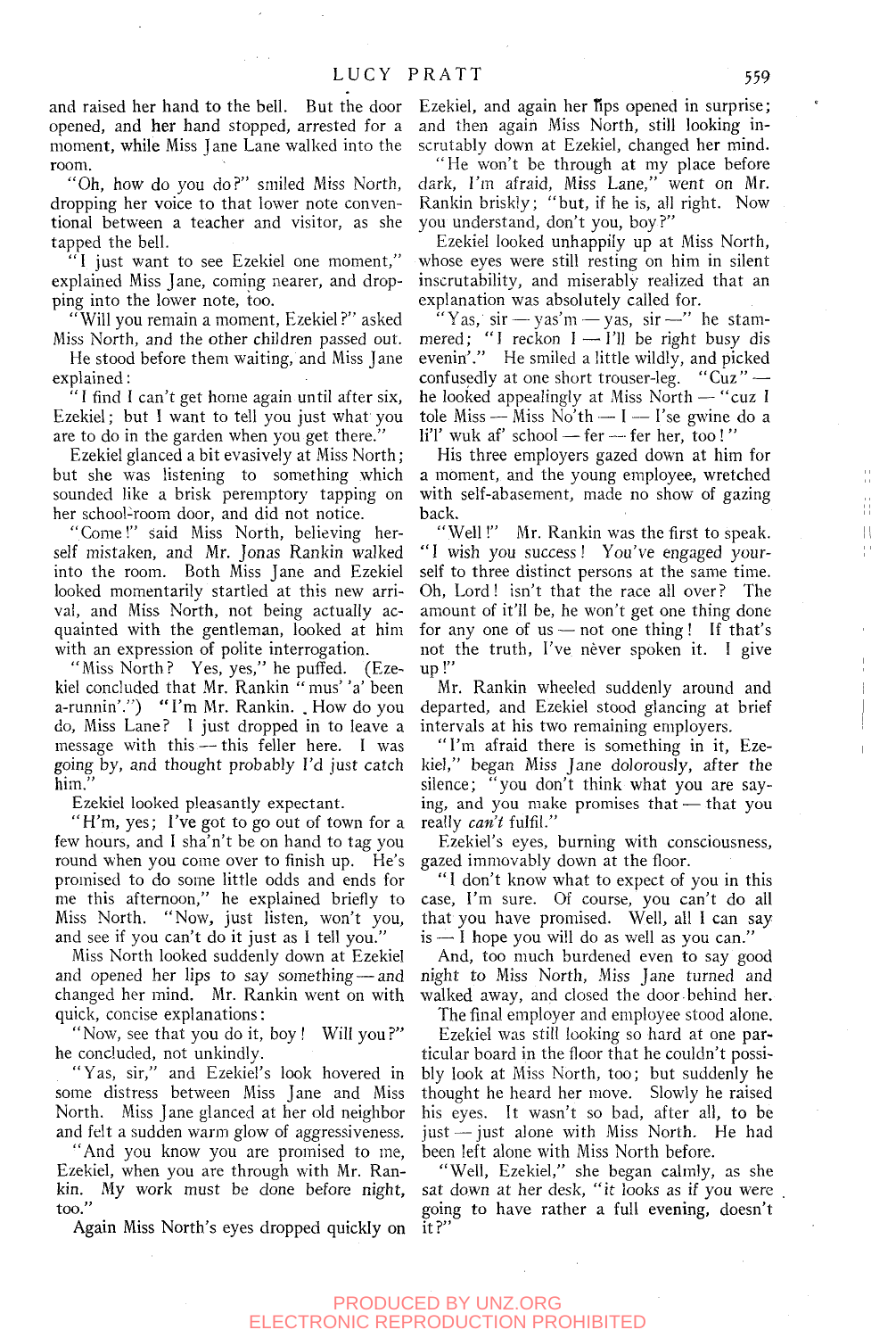560

"Yas'm," began Ezekiel; but his voice was such a husky apology, it seemed better not to continue.

Miss North leaned lightly on her arms, which rested on her desk, her fingers clasped.

"Oh, Ezekiel!" she began suddenly, and Ezekiel looked up again with a startled feeling, of not knowing just what she was going to do. Laugh? No. "Oh, Ezekiel, *Ezekiel,* why do you ?"

" $I$  dunno'm," he murmured vaguely, contritely.

" I don't know, either, I'm sure." And her eyes stopped again on the small brown face as if she were trying to read through to that strange little bundle of shifting thoughts and feelings inside.

"Well, Ezekiel," she finally went on, moving quickly in her chair, as if she were waking up and realized that there were things to be accomplished, "it's just this! Come right here, so that you can understand every word I say."

Ezekiel moved slowly nearer, looking very much as if he were seeking protection from her because she frightened him!

"Now, look at me and listen," she began, as one small hand sought waveringly a fold in her dress, "You have promised Mr. Rankin that you will do what he has told you to do in his yard this afternoon; you have promised Miss Jane that you will do what she has told you to do in her garden; and — ! don't know that you have  $\textit{promised}$  — but you certainly have given me to understand that you will also do what I asked you to do in my garden. Now, Ezekiel, if I were you, I should do all those things, if it took me *all night."* 

Ezekiel had apparently decided to be only frightened.

"Of course, it won't take you all night," she added more gently, looking at him; "of course, if you hurry, and work just as hard as you can, you will probably get through with it all before supper-time, won't you? You see, the point is, Ezekiel, you must  $-$  not  $-$  get into the habit of promising things you can't do."

"I — I'se gwine do it all, Miss No'th," he began in a small, far-away voice; " I knowed all de time  $-$  I'se 'blige do all  $-$  all I say I would !"

"Why, yes, of course you're going to do it all, because you said you would. Mr. Rankin said you wouldn't, didn't he? But you will, won't you? Yes, yes; go on, Ezekiel, go on and see how quickly you can get it done."

Ezekiel went on, his eyes fixed steadily on a distant green lawn.

"Co'se, w'en I say — I'se gwine do it — w'v. co'se I is," he ruminated as he ran.

On the green lawn by Mr. Rankin's house, and on the more ragged brown lawn behind the house, and in the garden-beds at the side of the house, things seemed to grow and multiply and grow again as he worked on. . . .

Dusty and tired, he shuffled out of the yard and moved on, looking at the western sky, where only a few faint suggestions of the departing sun remained.

"I wisht I ain't say I'd do — quite ser much !" he soliloquized just audibly, and he looked down at the thick, small weeds in Miss Jane's chrysanthemum-bed, "cuz  $I - I$  ain't 'ad no supper—yit, an' I'se—kineo' tired, too! Seem like I — ain' nuver been — ser tired befo'!" Then he looked back at the still more dimly streaked sky, and a real fear took possession of him. It was growing dark.

"I didn' reckon - 'twas gwine tek me ser long at Mr. Rankin's," he argued wearily, " but seem like it allays teks me r'al long — ter do  $jes - a li'l'$  !"

He let himself drop gently down on to the soft earth and looked up at the darkening sky. Already he thought he saw a star twinkling away up there above him, and he looked at it steadily until, far away on the horizon, something else caught his eye. It.was an eariyevening moon climbing slowly up and looking strangely, round and dim in the half dark.

"Cert'nly is pretty," he soliloquized, "an' I jes wish I could go right ter sleep, too. But I reckon I cyan't, cuz 1 mus' git right up an' go 'long wid my wuk 'gin." He raised himself to his knees, and then.he bent down over the chrysanthemum-bed. Suddenly he straightened himself up and looked around in a queer, dazed way at numberless other beds around him.

".Miss Jane didn'—-didn' finish *tell'm'* me!" he gasped. "1 wonder did she — did she want ine — *ier weed de whul pvarden 1'* 

Miss North found it hard to go to sleep that night. Bygone scenes of the day persistently came back to her. First it was the long road and Ezekiel, with her books under his arm, trudging at her side. "Yas'm—I kin come roun'  $-$  af' school," his small voice began again; and then the scene shifted, and, standing between Miss Jane Lane and Mr. Rankin, she was again looking down on Ezekiel. Pleadingly his eyes were seeking hers while she stood silent between his two other accusers. Again she heard Mr. Rankin's voice vibrating coarsely, uncompromisingly: "Oh, Lord! isn't that the race all over  $? \dots$  Not one thing!... I give up!"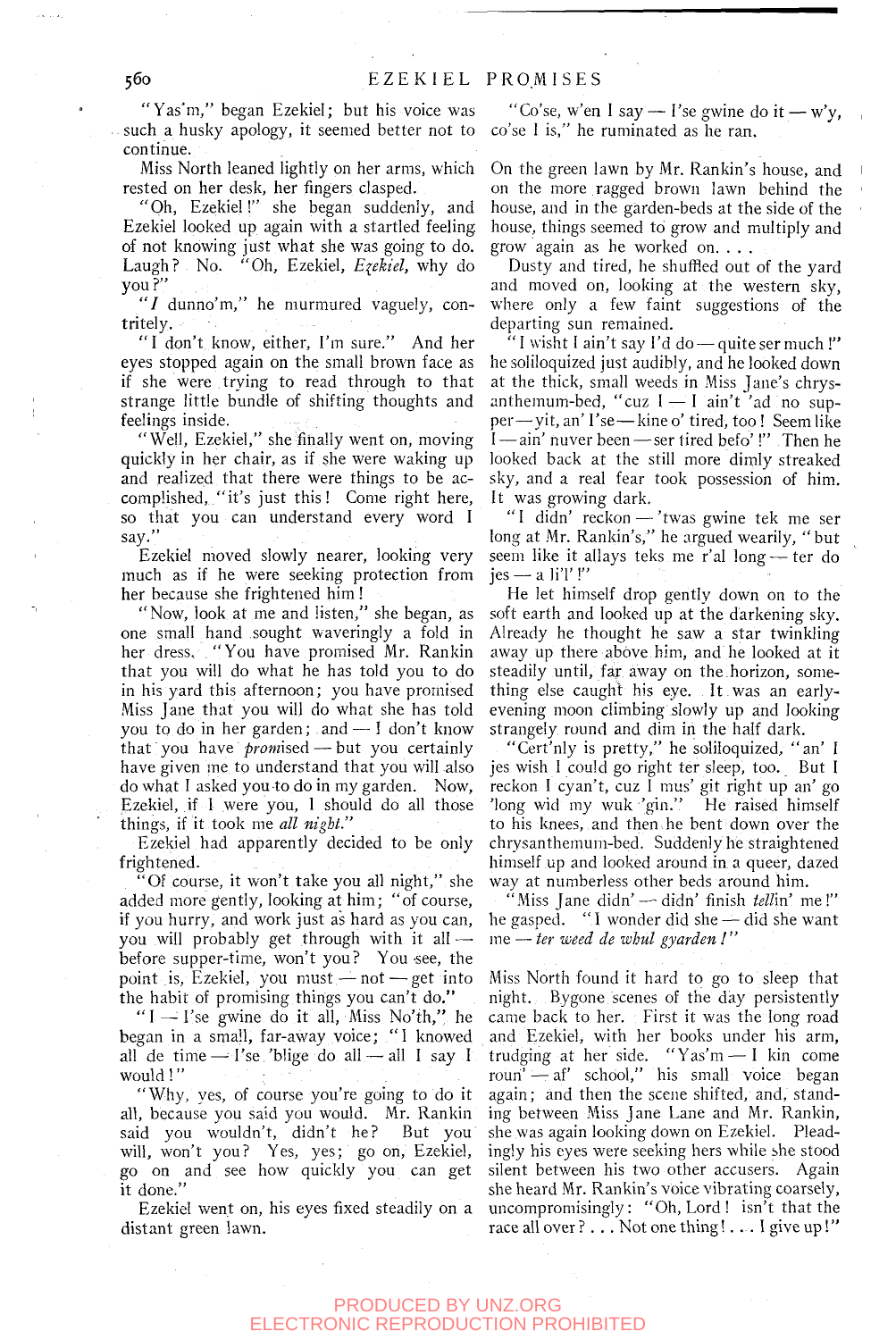

"OH, MY POOR LITTLE BOY! YOU MUST GET UP; YOU ARE COLD AND--AND SICK!"

### PRODUCED BY UNZ.ORG ELECTRONIC REPRODUCTION PROHIBITED